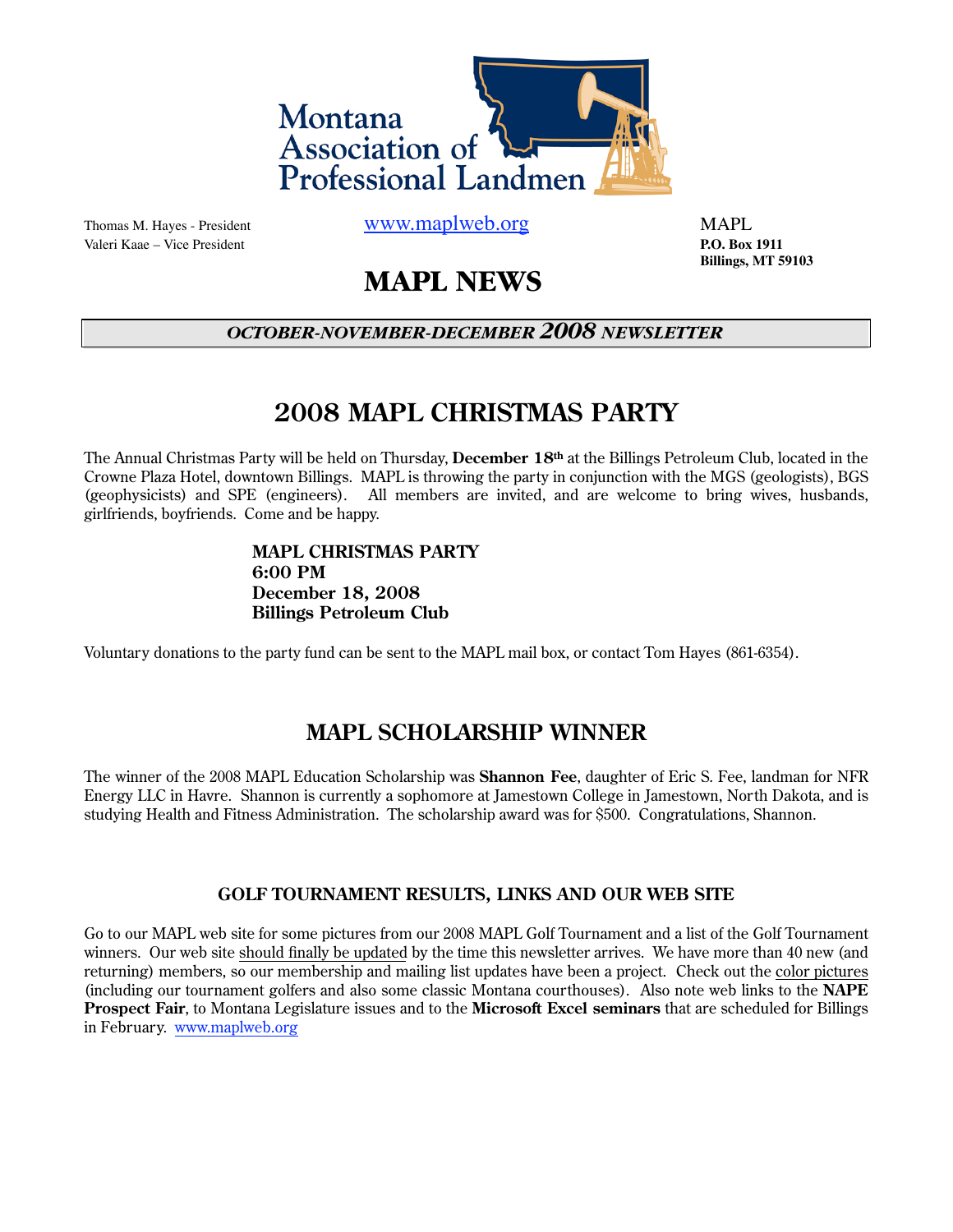# **GRAPEVINE**

Big hoopla was heard in North Dakota this summer, not for the relentless completions of Bakken wells, but for the completion of the "**4 Lanes for Highway No. 2**" project that was finally completed. Four smooth lanes of highway all the way from Grand Forks to Williston, then to the Montana border. It's described as a "nice stretch of road now."

Meanwhile, in Montana, Highway 2 is a nice stretch of 2-lanes. **Except in Havre**, where the city just finished redoing the highway through the middle of town - replacing water pipes and sewer, and pouring 9" of concrete and repaving 4-lanes from the west hill to Bearpaw Lumber on the east end of town.

**Gary McCartney (McCartney Petroleum) retired** this summer, making good on his endless promise to quit and play golf. He's currently wintering in Mesquite, Nevada, but has retained an office in Sidney. Many of Gary's former clients are now handled by Bakken Oil LLC, which is headed up by Jon Aisenbrey.

**Leo P. Sas also retired** in 2008. He told the MAPL past president one morning at the post office, "I have six more ownership reports to type-up, then I'm retired for good." Ya, right. Several reliable sources report that Leo is back pulling books in a North Dakota courthouse (top secret location). 91 years young.

**Klabzuba Oil & Gas**, which has been active in the Eagle gas play in the Tiger Ridge-Bearspaw Mountains Area (Hill, Blaine and Chouteau Counties) for more than 30 years, is no more. Klabzuba sold the company and all its Montana production to **NFR Energy LLC** (Houston, Texas) earlier this year. Sad to see Klabzuba go, but the good news is that NFR keep the Havre office in tact. Many in Klabzuba's Denver office were also retained.

**Jimmy Knapp got quoted** in the Billings *Gazette* (Nov. 20). Jimmy was reminded about an earlier interview in which he was asked to divine the low-end price of a barrel of oil. His prediction was a bit off, but it was still four times closer to today's price than T-Boone's predicted near future price (\$200).

The **Montana Legislature will be back in session** in January 2009. Stay tuned for the regular onslaught of antibusiness, anti-energy, anti-CO2, anti-Mineral Rights, high-tax legislative bills. Poor legislation can pass if our industry is silent. MAPL will attempt to provide a link to our ally and legislative advocate – the Montana Petroleum Association ([www.montanapetroleum.org\)](http://www.montanapetroleum.org). Link direct or go to the MAPL web site [\(www.maplweb.org\)](http://www.maplweb.org).

The national organization, AAPL, is debating the sticky issue of **"licensing for landmen."** Please link to the AAPL web sit to view the proposals and participate in the discussion. [www.landman.org](http://www.landman.org)

#### OBITUARIES - Good-bye to our friends and colleagues:

**Kelly Hollis Baxter**. Kelly Baxter left this life on June 18, 2008, at age 53 in Austin, Texas. Kelly was born in Ft. Worth, TX, and was the son of an oil man. He lived much of his life in Midland and Houston. He was an independent operator, producer and landman for more than 30 years. He was well-known in the Rockies for buying and selling minerals throughout Montana, Wyoming and the Dakotas, as well as the rest of the West. A friend of his in Denver said of Kelly, "he was a great guy." Kelly Baxter is survived by three daughters Ashley, Blair and Holly) and a sister (Jane).

**Royce P. Robins, Jr.** Royce Robins, age 74, died suddenly in his home in Broadus, Montana, on July 14, 2008. Royce was a tough-as-nails, no-BS landman. He worked hard and tirelessly throughout the Rockies since entering the business in the 1970s. Prior to that, life was a bit different. Royce attended the University of Colorado, where he played football. He was a U.S. Marine (1952-1960), and fought in the Korean War. After his military service, he worked for United Airlines, was a Sports Rep for the Baltimore Orioles and Baltimore Colts, and later worked for a travel agency that organized international travel tours. And, oh, by the way, the CIA – all good background experiences for being a landman. He is survived by his second wife, Gail (Collins), two sons (Royce III and Russell), and two step-daughters (Melinda and Andrea).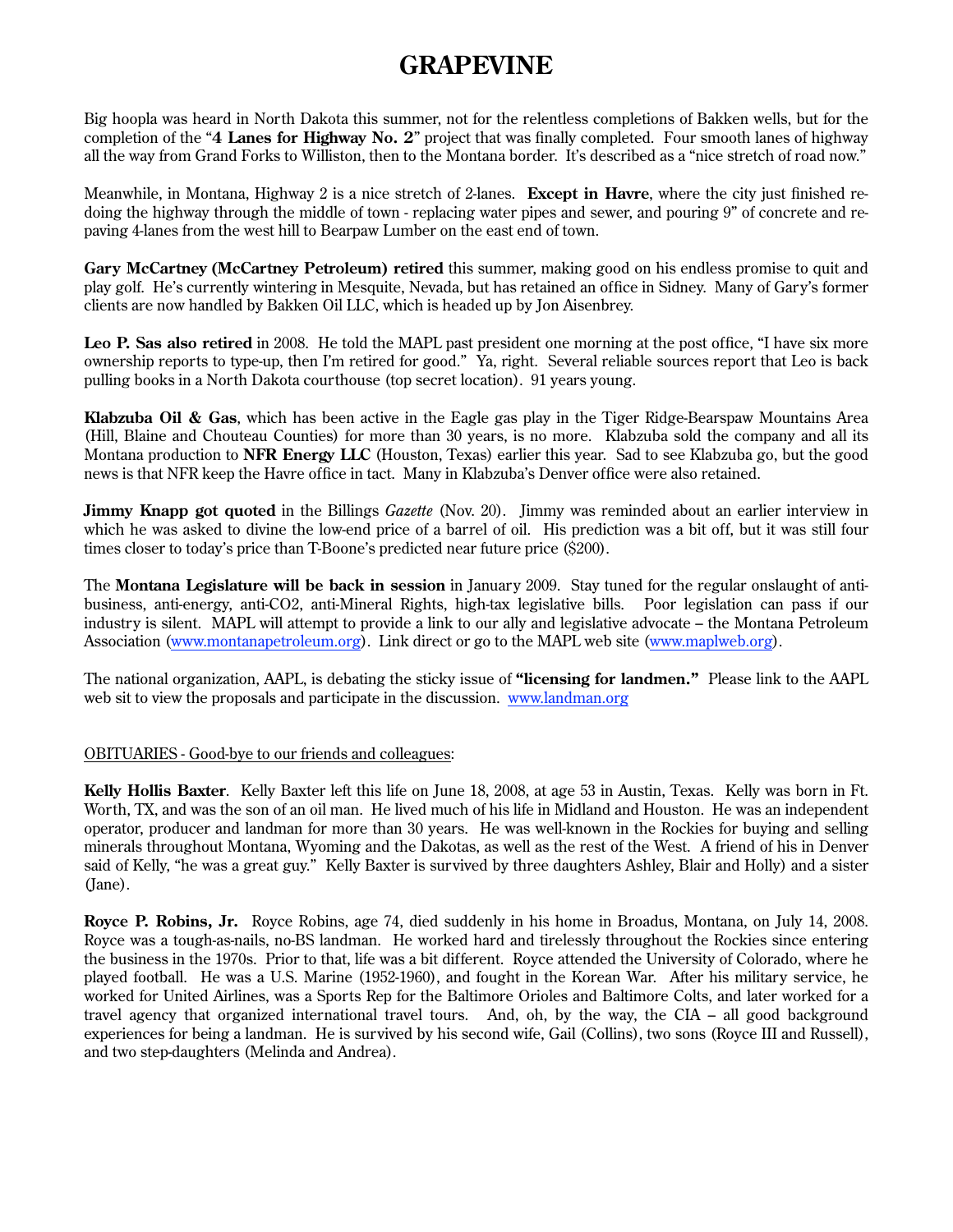# **President's Report on Career Fair**

Career Fair 2008, sponsored by the Bridger Chapter of Jobs for Montana Graduates, was held on October 22 between 8:00 am and 12:00 noon at the new National Guard Armory on Gabiel Road. I was accompanied by President of Ballard Petroleum Holdings LLC, Dave Ballard, Justin Balkenbush, a petroleum engineer, and Shane Morgenson, a geophysicist. Justin and Shane are both from St. Mary's Land & Exploration Co. We were all there to represent the petroleum business.

We set up two tables next to each other. Dave had a big computer monitor that presented a slide showing oil wells pumping, drilling rigs various gas fields in the national forest and some other cool oil field pictures. Justin and Shane had a microscope set up to show the porosity of core samples that hold oil in tiny cells. They had some colored seismic maps. I represented landmen, and had a rather boring set-up which included a pad of oil and gas leases, some title sheets, a 1-1/2 inch old title report and various other forms that we use - also a nice folder that said in big letters "Montana Association of Professional Landmen."

The first bus load of future business leaders started arriving around 8:00 am and continued until noon. The kids came from as far away as Malta and Glendive. Other companies near our booth included Conoco-Phillips, Stillwater Mining Co., and various colleges. The number of students that stopped at our tables was very few and I had to act like a carney at the fair and say "come over here and we will show you something you have never seen before in your whole life." That worked pretty well, but no way as good as the vendors that were handing out free candy, pens and other flashy items. Not one student knew what we landmen do. The same went for the geophysical department next to me. We were simply out-classed by the College of Cosmetics, and the St. Vincent's Nursing booth. If I go again, I will bring a whole basket of candy and some landman trinkets - whatever they are.

- Thomas M. Hayes, MAPL President

### **IMPORTANT DATES: SALES, SEMINARS AND MEETINGS**

Wyoming Federal Lease Sale Cheyenne, WY December 2, 2008 Montana State Lease Sale Helena, MT December 9, 2008 MT Board of OG Commission Hearings Billings, MT December 13, 2008

MT-ND-SD Federal Lease Sale Billings, MT January 27, 2009

North Dakota State Lease Sale Mandan, ND February 3, 2009 Wyoming Federal Lease Sale **Cheyenne, WY** February 3, 2009 Wyoming State Lease Sale **Cheyenne, WY** February 4, 2009 NAPE Expo 2009 Houston, TX February 5-6, 2009 Microsoft Excel Basics Seminar Billings, MT February 12, 2009 Microsoft Excel Beyond Basics Seminar Billings, MT February 13, 2009

#### **MAPL 2008-2009 OFFICERS**

**\_\_\_\_\_\_\_\_\_\_\_\_\_\_\_\_\_\_\_\_\_\_\_\_\_\_\_\_\_\_\_\_\_\_\_\_\_\_\_\_\_\_\_\_\_\_\_\_\_\_\_\_\_\_\_\_\_\_\_\_\_\_\_\_\_\_\_\_\_\_\_\_\_\_\_\_\_\_\_\_\_\_\_\_\_\_\_\_\_\_**

*(406) 861-6354
 (406) 248-8838* [hayesoil@earthlink.net](mailto:hayesoil@earthlink.net) by the [phbeddow@bresnan.net](mailto:phbeddow@bresnan.net)

*(406) 869-8637
 (406) 259-5106*  [vkaae@stmaryland.com](mailto:vkaae@stmaryland.com) [zonexplore@bresnan.net](mailto:zonexplore@bresnan.net)

 *(406) 259-8480
 (406) 255-7252*  [hauptmant@aol.com](mailto:hauptmant@aol.com) [jlee@crowleylaw.com](mailto:jlee@crowleylaw.com)

*TOM HAYES, President
 PATRICK H. BEDDOW, Treasurer* 

*VALERI KAAE, Vice President JOHN FREDLUND, Past President*

*TOM HAUPTMAN, Secretary 
 JOHN LEE, AAPL Region VII Director*